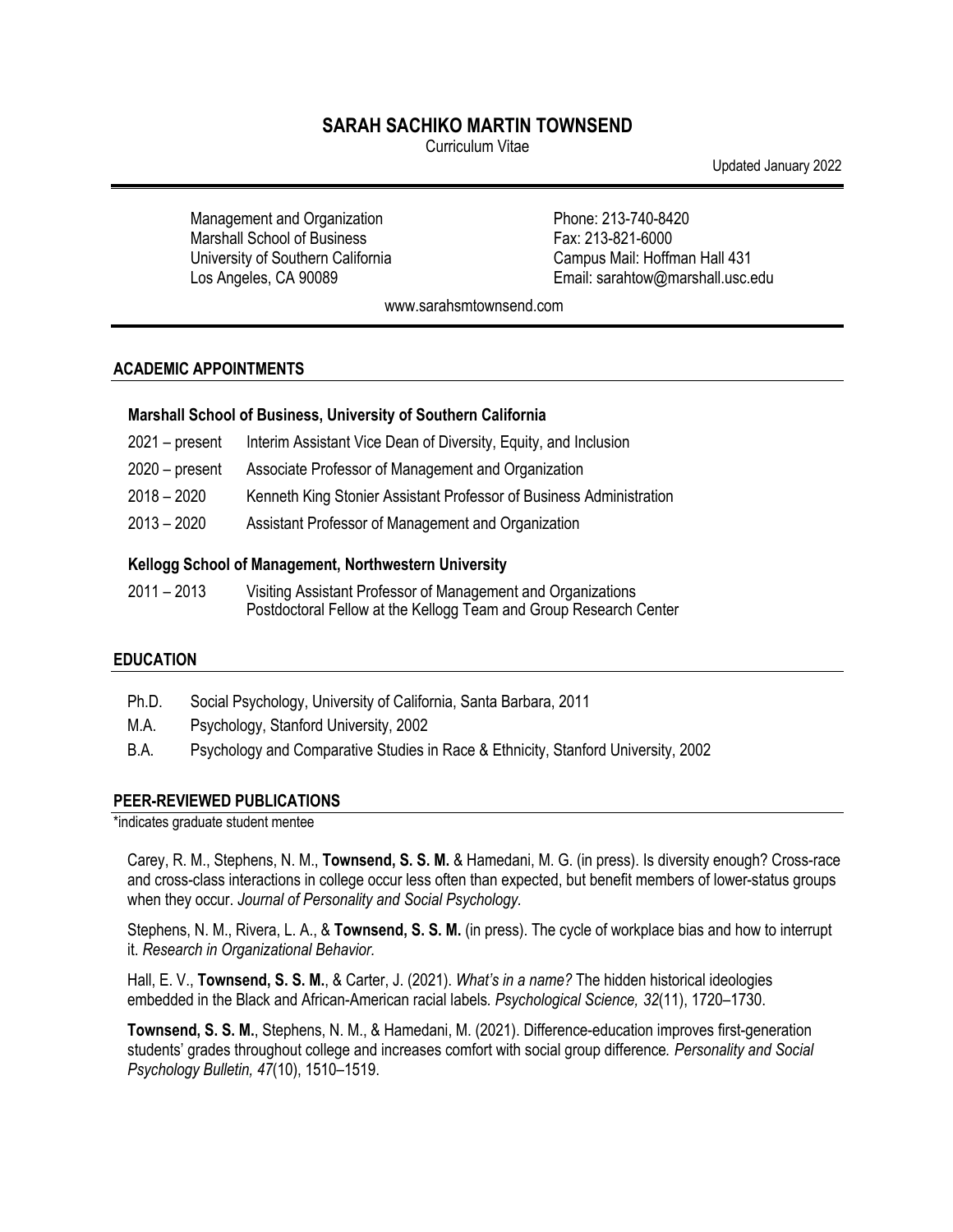Birnbaum, H. J., Stephens, N. M., **Townsend, S. S. M.**, & Hamedani, M. G. (2021). A diversity ideology intervention: Multiculturalism reduces the racial achievement gap. *Social Psychological and Personality Science, 12*(5), 751–759.

Dittmann, A. G., Stephens, N. M., & **Townsend, S. S. M.** (2020). An interdependence advantage: Working together leads groups from working-class contexts to outperform groups from middle-class contexts. *Journal of Personality and Social Psychology, 119*(3), 517-539*.* 

Phillips, L.T., Stephens, N.M., **Townsend, S.S.M.**, & Goudeau, S. (2020). Access is not enough: Cultural mismatch persists to limit first-generation students' opportunities for achievement throughout college. *Journal of Personality and Social Psychology, 119*(5), 1112-1131*.* 

**Townsend, S. S. M.**, Stephens, N. M., \*Smallets, S., & Hamedani, M. (2019). Empowerment through difference: An online difference-education intervention closes the social class achievement gap. *Personality and Social Psychology Bulletin, 45,* 1068-1083*.*

Stephens, N. M., Hamedani, M., & **Townsend, S. S. M.** (2019). Difference matters: Teaching students a contextual theory of difference can help them succeed. *Perspectives on Psychological Science, 14,* 156–174*.*

• Winner of the Otto Klineberg Intercultural and International Relations Award

Destin, M., Manzo, V. M., & **Townsend, S. S. M.** (2018). Thoughts about a successful future encourage action in the face of challenge. *Motivation and Emotion, 42,* 321-333.

Major, B., Kuntsman, J. W., Malta, B. D., Sawyer, P. J., **Townsend, S. S. M.**, & Mendes, W. B. (2016). Suspicion of motives shapes minorities' responses to positive feedback in interracial interactions. *Journal of Experimental Social Psychology, 62,* 75-88*.* 

Stephens, N. M., **Townsend, S. S. M.**, Hamedani, M., Destin, M., & Manzo, V. (2015). A difference-education intervention equips first-generation college students to thrive in the face of stressful college situations. *Psychological Science, 26,* 1556-1566.

Hall, E. V., Phillips, K. W., & **Townsend, S. S. M.** (2015). A rose by any other name? The consequences of subtyping "African Americans" from "Blacks." *Journal of Experimental Social Psychology, 56,* 183-190.

Stephens, N. M., Cameron, J., & **Townsend, S. S. M.** (2014). Lower social class does not (always) mean greater interdependence: Women in poverty have fewer social resources than working-class women. *Journal of Cross Cultural Psychology, 45,* 1060-1072.

**Townsend, S. S. M.**, Kim, H. S., & Mesquita, B. (2014). Are you feeling what I'm feeling? Emotional concordance attenuates experiences of stress. *Social Psychological and Personality Science, 5,* 526-533.

**Townsend, S. S. M.**, Eliezer, D., Major, B., & Mendes, W. B. (2014). Influencing the world versus adjusting to constraints: Social class moderates responses to discrimination. *Social Psychological and Personality Science, 5*, 226-234*.*

Stephens, N. M., **Townsend, S. S. M.**, Markus, H. R., & Phillips, L. T. (2012). A cultural mismatch: The adverse effect of independent cultural norms on the neuroendocrine and affective responses of first-generation college students in American universities. *Journal of Experimental Social Psychology, 48*, 1389-1393.

**Townsend, S. S. M.**, Fryberg, S. A., Wilkins, C. L., & Markus, H. R. (2012). Being mixed: Who claims a biracial identity? *Cultural Diversity and Ethnic Minority Psychology, 18,* 91-96*.*

Sawyer, P., Major, B., Casad, B. J., **Townsend, S. S. M.**, & Mendes, W. B. (2012). Discrimination and the stress response: Psychological and physiological consequences of anticipating prejudice in interracial interaction. *American Journal of Public Health, 102, 1020-1026*.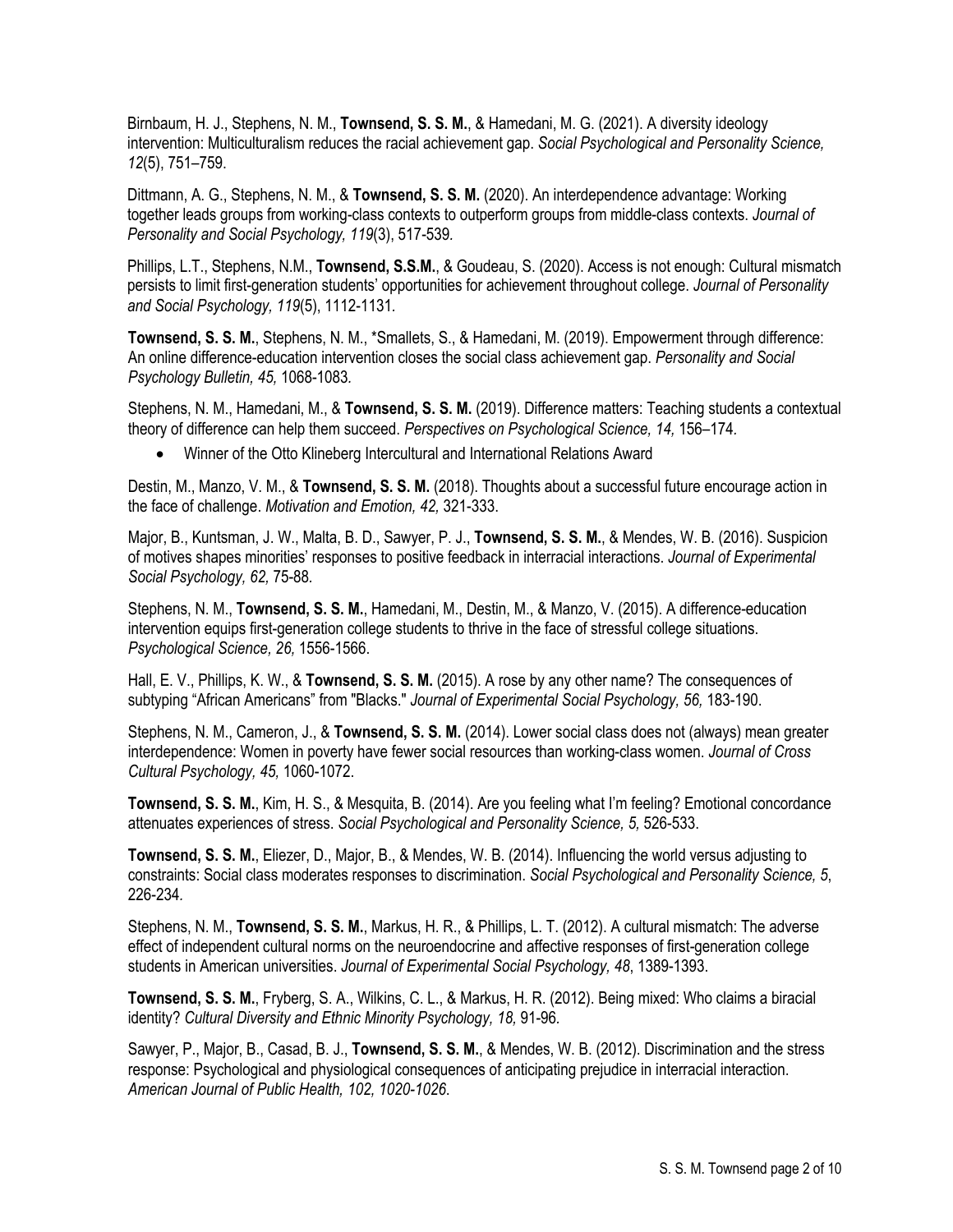**Townsend, S. S. M.**, Major, B., Gangi, C., & Mendes, W. B. (2011). From "In the air" to "Under the skin:" Cortisol responses to social identity threat. *Personality and Social Psychology Bulletin, 37,* 151-164*.*

Eliezer, D., **Townsend, S. S. M.**, Sawyer, P. J., Major, B., & Mendes, W. B. (2011). System-justifying beliefs moderate the relationship between perceived discrimination and resting blood pressure. *Social Cognition, 29,* 303- 321*.*

**Townsend, S. S. M.**, Major, B., Sawyer, P. J., & Mendes, W. B. (2010). Can the absence of prejudice be more threatening than its presence? It depends on one's worldview. *Journal of Personality and Social Psychology, 99,*  933-947*.*

**Townsend, S. S. M.**, Markus, H. R., & Bergsieker, H. B. (2009). My choice, your categories: The denial of multiracial identities. *Journal of Social Issues, 65,* 185-204.

Uchida, Y., **Townsend, S. S. M.**, Markus, H. R., & Bergsieker, H. B. (2009). Emotions as within or between people? Cultural variation in lay theories of emotion expression and emotion inference. *Personality and Social Psychology Bulletin, 35,* 1427-1439*.*

Stephens, N. M., Markus, H. R., & **Townsend, S. S. M.** (2007). Choice as an act of meaning: The case of social class. *Journal of Personality and Social Psychology, 93,* 814-830*.*

Markus, H. R., Uchida, Y., Omoregie, H., **Townsend, S. S. M.**, & Kitayama, S. (2006). Going for the gold: American and Japanese models of Olympic agency. *Psychological Science, 17,* 103-112*.*

#### Under Review

Dittmann, A. G., Stephens, N. M., & **Townsend, S. S. M.** From 'Team Talk' to Teamwork: Authentic Interdependent Values Benefit Employees from Lower-Class Backgrounds. *Organizational Behavior and Human Decision Processes.* Revise and resubmit.

Stephens, N. M., Carey, R. M., **Townsend, S. S. M.,** Hamedani, M. G., Brannon, T. N., & Murphy, M. C. The academic benefits of Difference-Education and Belongingness interventions extend to diverse higher education settings. Under review.

\*Truong, M., **Townsend, S.S.M.**, \*Smallets, S., & Stephens, N. M. Crossing up or down: When is anticipating cross-class interactions more threatening than same-class interactions? Under review.

### **INVITED AND OTHER PUBLICATIONS**

Stephens, N. M. Hamedani, M. G., & **Townsend, S. S. M.** (2020). Difference-education: Improving disadvantaged students' academic outcomes by changing their theory of difference. In G. Walton & A. Crum (Eds.) *Handbook of Wise Interventions: How Social-Psychological Insights Can Help Solve Problems* (pp. 128-147). New York: Guilford Press.

**Townsend, S. S. M.** & Stephens, N. M. (September 17, 2019). A surprising path to improving working-class students' academic achievement. SPSP News.

Stephens, N. M., & **Townsend, S. S. M.** (2019). Understanding how people detect social class from speech requires taking a cultural psychological perspective. Proceedings of the National Academy of Sciences, *116*, 23871-23873.

Stephens, N. M., & **Townsend, S. S. M.** (2019). The unseen reason working-class students drop out. *Politico*, January 16.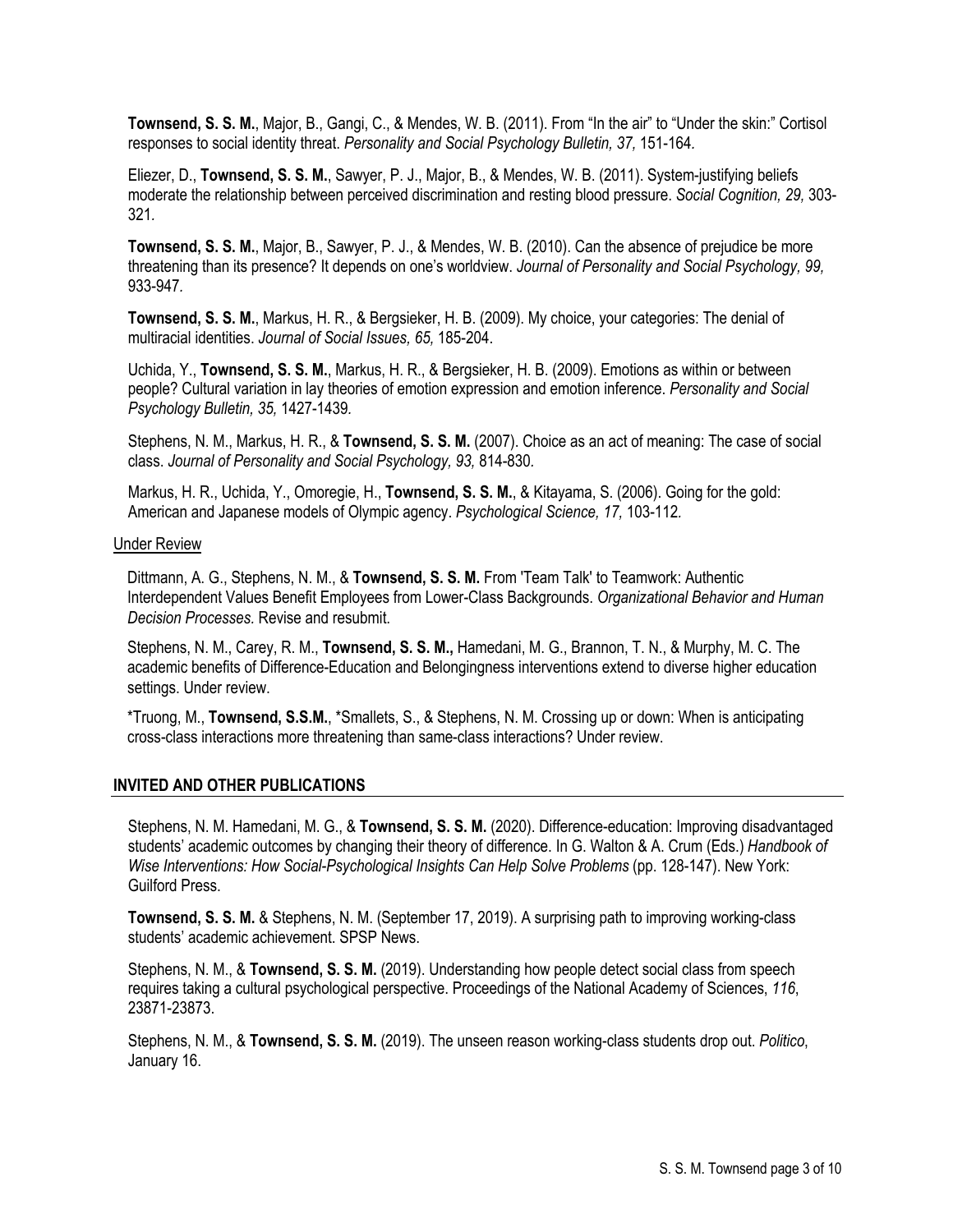Stephens, N. M., **Townsend, S. S. M.**, Dittmann, A. G. (2018). Social class disparities in higher education and in the workplace: The role of cultural mismatch. *Current Directions in Psychological Science.*

**Townsend, S. S. M.** & \*Truong, M. (2017). Cultural models of self and social class disparities at organizational gateways and pathways. *Current Opinion in Psychology, 18,* 93-98*.*

Stephens, N. M., & **Townsend, S. S. M.** (2017). Research: How you feel about individualism is influenced by your social class. *Harvard Business Review,* May 22.

Stephens, N. M., Dittmann, A. D., & **Townsend, S. S. M.** (2017). Social class and models of competence: How gateway institutions disadvantage working-class Americans and how to intervene. In A. Elliot, C. Dweck, & D. Yeager (Eds.), *Handbook of competence and motivation (2nd Edition): Theory and application* (pp. 512-528). New York: Guilford Press.

Stephens, N. M., & **Townsend, S. S. M.** (2015). The norms that drive behavior: Implications for Cultural Mismatch Theory. *Journal of Cross-Cultural Psychology, 46,* 1304-1306.

Stephens, N. M., & **Townsend, S. S. M**. (2015). How can incentives improve the success of disadvantaged college students? Insights from the social sciences. In B. Castleman, S. Schwartz, & S. Baum (Eds.) *Decision-Making for College Success Behavioral Insights to Improve Access and Persistence* (pp. 63-78). New York, NY: Routledge.

**Townsend, S. S. M.**, & Thompson, L. (2014). Implications of the Protestant work ethic for cooperative and mixedmotive teams. *Organizational Psychology Review, 4*, 4-26.

Stephens, N. M., & **Townsend, S. S. M**. (2013). How can incentives improve the success of disadvantaged college students? Insights from the social sciences. Policy brief for a project sponsored by the Bill and Melinda Gates Foundation at George Washington University.

Stephens, N. M., & **Townsend, S. S. M.** (2013). Rank is not enough: Why we need a sociocultural perspective to understand social class. *Psychological Inquiry, 24*, 126-130.

**Townsend, S. S. M.**, Eliezer, D., & Major, B. (2013). The embodiment of meaning violations. In K. Markman, T. Proulx, & M. J. Lindberg (Eds.) *The Psychology of Meaning.* Washington, DC: American Psychological Association.

Major, B., & **Townsend, S. S. M.** (2012). Meaning making in response to unfairness. *Psychological Inquiry, 23*, 361-366.

Major, B., & **Townsend, S. S. M.** (2010). Coping with bias. In J. F. Dovidio, M. Hewstone, P. Glick, & V. M. Esses (Eds.), *Handbook of prejudice, stereotyping, and discrimination* (pp. 410-425)*.* Thousand Oaks, CA: Sage.

Major, B., & **Townsend, S. S. M.** (2010). Psychological implications of attitudes and beliefs about status inequality. In J. Forgas, J. Cooper, & W. Crano (Eds.), *The Psychology of Attitudes and Attitude Change* (pp. 251-264)*.* New York: Psychology Press.

Major, B., & **Townsend, S. S. M.** (2010). Protestant work ethic. In J. M. Levine & M. A. Hogg (Eds.), Encyclopedia Group Processes and Intergroup Relations (pp. 671-674). Los Angeles, CA: Sage.

Fryberg, S. A., & **Townsend, S. S. M.** (2007). The psychology of invisibility. In G. Adams, M. Biernat, N. R. Branscombe, C. S. Crandall, & L. S. Wrightsman (Eds.), *Commemorating Brown: The Social Psychology of Racism and Discrimination* (pp. 173-193). Washington, DC: American Psychological Association.

### **MANUSCRIPTS IN PREPARATION**

Akinola, M., **Townsend, S. S. M.**, McCluney C., Mehta, P.H., Casto, K., & Page-Gould, E. Hormone-environment fit: Collective testosterone moderates the relationship between status focus and group performance.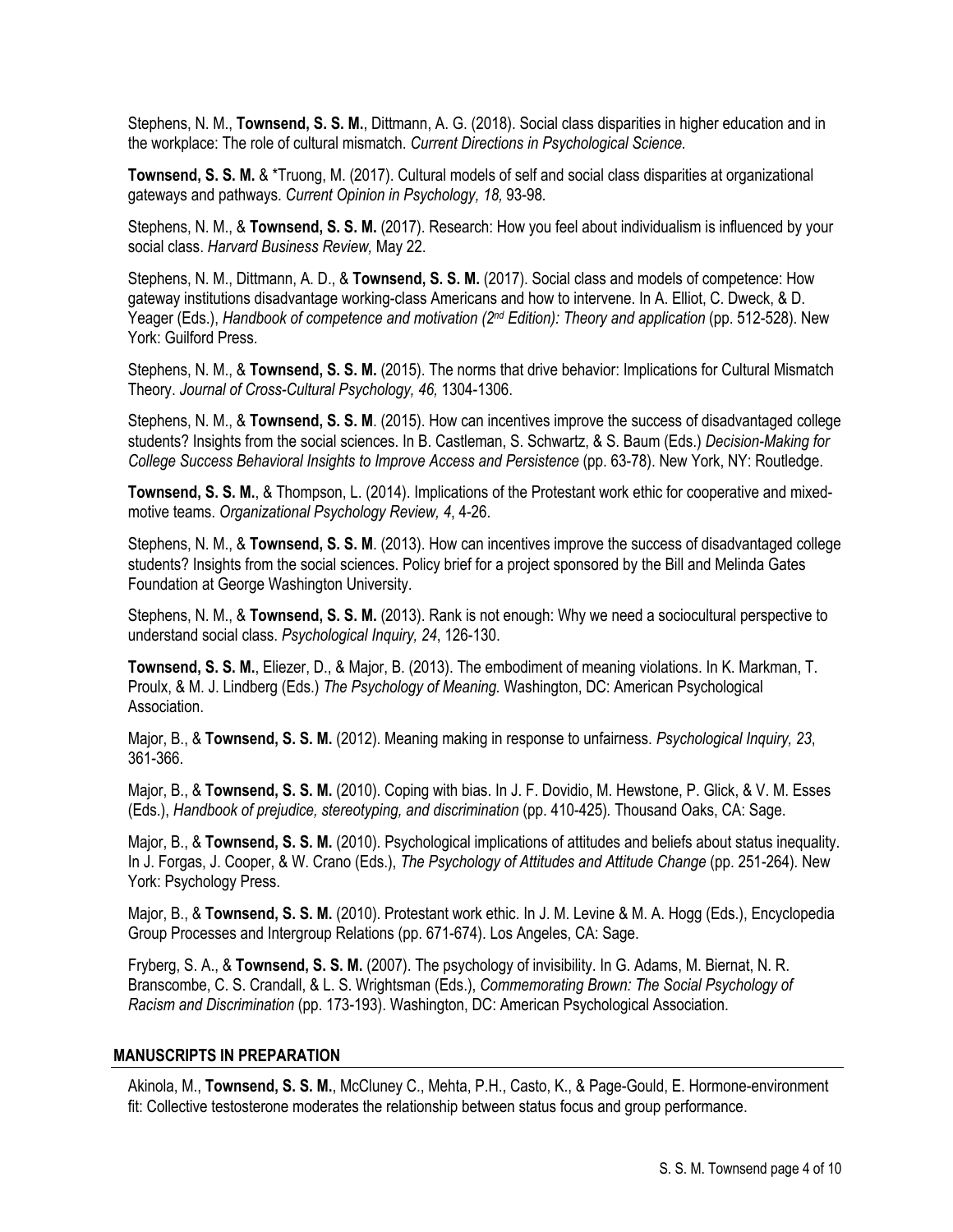**Townsend, S. S. M.**, \*Truong, M., \*Smallets, S., & Kunstman, J. Belief in meritocracy decreases threat in controllable, achievement-related situations.

\*Truong, M. & **Townsend, S. S. M.** Social class bicultural identity integration improves working-class people's fit and empowerment in the face of cultural mismatch.

Dittmann, A. G., Stephens, N. M., & **Townsend, S. S. M.** Working in middle-class organizations, but still working class: How social class background impacts subjective workplace experience.

## **GRANT SUPPORT**

2018 – 2020 Lord Foundation. Difference-Education: An Intervention to Reduce Inequality and Improve Intergroup Understanding. PI: Sarah Townsend. Total award: \$100,512.72.

### **AWARDS & FELLOWSHIPS**

- Professor of the Week, *Poets and Quants*, 2019
- Rising Star, Association for Psychological Science, 2016
- Excellence in Research Award, Department of Management and Organization, USC, 2015
- Charles G. McClintock Graduate Fellowship in Social Psychology, Department of Psychological and Brain Sciences, University of California, Santa Barbara, 2009
- National Science Foundation Graduate Research Fellowship, 2006 2009
- European Association for Social Psychology Summer School, Cardiff University, 2008
- Ford Foundation Predoctoral Fellowship, National Academy of Sciences, 2005 2008
- Society for Personality and Social Psychology, Travel Award, 2007
- Eugene Cota-Robles Fellowship, University of California, Santa Barbara, 2005 2007
- Psi Chi, National Psychology Honors Society, Stanford University Chapter, 1999 2002
- Honors Thesis Prize, Comparative Studies in Race and Ethnicity, Stanford University, 2001
- Vice Provost Grant for Undergraduate Research with Professors Hazel Markus and Claude Steele, 2001

## **INVITED LECTURES AND WORKSHOPS**

- University of California Berkeley, Berkeley Haas Culture Initiative, (January, 2022)
- University of Nevada Las Vegas, Department of Psychological & Brain Sciences (September, 2021)
- University of California Berkeley, Haas School of Business, Department of Management of Organizations (December, 2019)
- University of California Santa Barbara, Department of Psychological and Brain Sciences (November, 2019)
- President's Symposium speaker at annual meeting of the Society for the Science of Motivation (May, 2019)
- Emory University, Goizueta Business School, Department of Organization and Management (Sept., 2018)
- University of California Los Angeles, Department of Psychology (May, 2018)
- Diversity and Inclusion Training Week speaker, University of Southern California (January, 2017)
- University of California Los Angeles, Anderson School of Business, Department of Management and Organizations (May, 2016)
- University of California Los Angeles, Department of Psychology (December, 2014)
- University of Southern California, Office of Diversity and Strategic Initiatives (May, 2014)
- University of California, Irvine, Department of Psychology (April, 2014)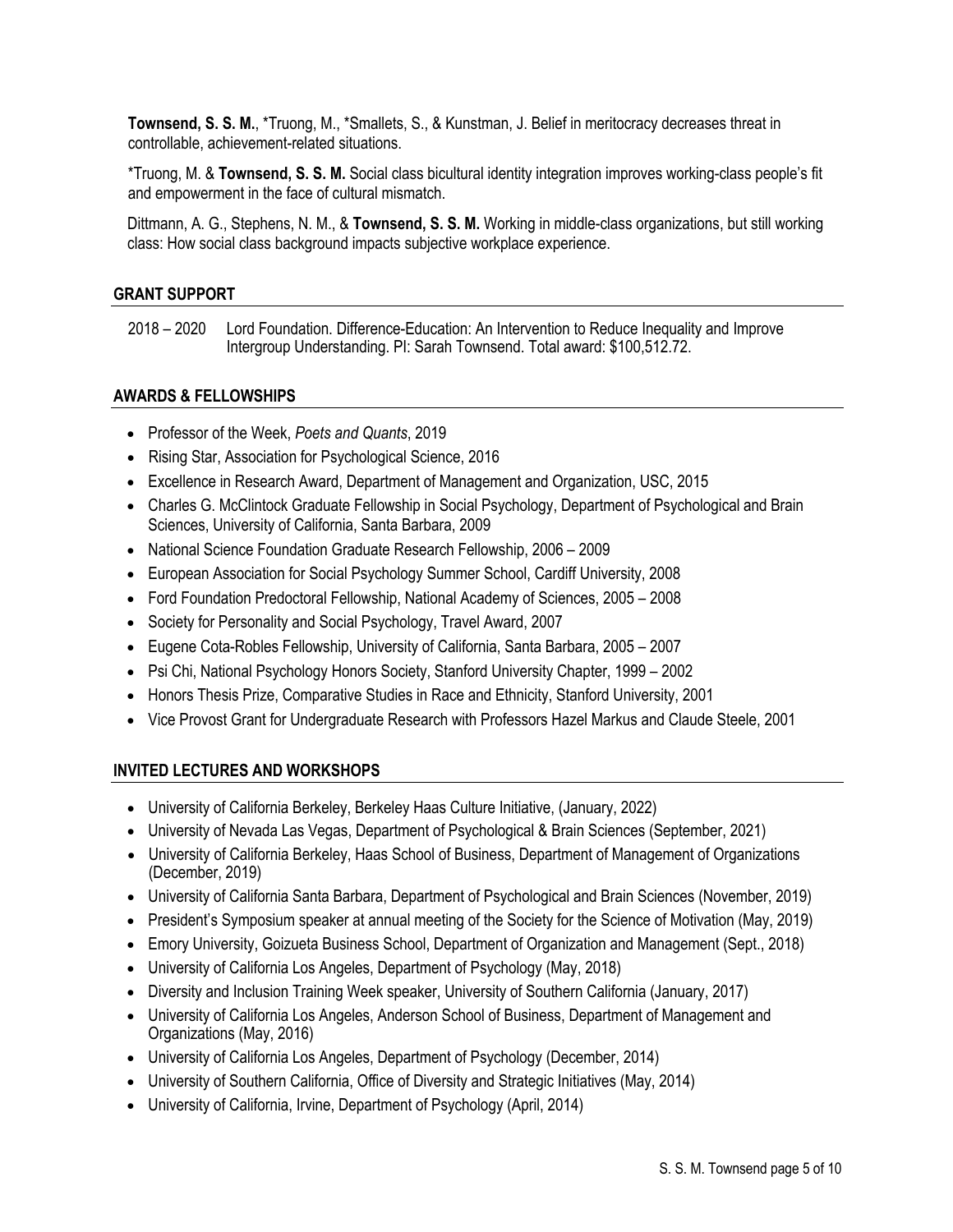- University of Southern California, Department of Psychology (October, 2013)
- Bill and Melinda Gates Foundation, Higher Education Conference, George Washington Univ. (June, 2013)
- University of Chicago, Department of Psychology (January, 2013)
- University of Southern California, Marshall School of Business (December, 2012)
- Columbia University, Department of Psychology (December, 2012)
- Northwestern University, Kellogg School of Management (December, 2012)
- Yale University, Department of Psychology (November, 2012)
- Northwestern University, Department of Psychology (December, 2011)
- Negotiation and Teams Teaching Workshop, Kellogg School of Management (November, 2011)
- Northwestern University, Kellogg School of Management (March, 2011)
- University of California at Berkeley, Haas School of Business (January, 2011)
- Massachusetts Institute of Technology, Sloan School of Management (January, 2011)
- Tufts University, Department of Psychology (December, 2010)
- University of Illinois at Chicago, Department of Psychology (December, 2010)
- University of North Carolina at Greensboro, Department of Psychology (December, 2010)
- Stanford University, Department of Psychology (November, 2010)
- Rutgers the State University of New Jersey, Department of Psychology (November, 2010)
- Stanford University, Stanford Graduate School of Business (April, 2010)

# **CHAIRED CONFERENCE SYMPOSIA**

\*Truong, M. & **Townsend, S. S. M.** (2020, February). *Diversifying intergroup relations research: Differences and similarities across marginalized groups.* Symposium co-chaired at the annual Society for Personality and Social Psychology Convention, New Orleans, LA.

**Townsend, S. S. M.** & Hall E. V. (2018, February). *Moving beyond diversity to inclusion: Building inclusive schools and workplaces.* Symposium co-chaired at the annual Society for Personality and Social Psychology Convention, Atlanta, GA.

\*Smallets, S. & **Townsend, S. S. M.** (2016, August). *Revealing the hidden: Psychophysiology provides new insights into individuals' work place experiences.* Symposium co-chaired at the Academy of Management Annual Meeting, Anaheim, CA.

**Townsend, S. S. M.** & Hall E. V. (2016, January). *What's in a name? The powerful effects of labels for others and the self.* Symposium co-chaired at the annual Society for Personality and Social Psychology Convention, San Diego, CA.

**Townsend, S. S. M.**, & Campos, B. (2014, May). *Paving new paths to positive intergroup relations through culture.* Symposium co-chaired at the annual Association for Psychological Science Convention, San Francisco, CA.

**Townsend, S. S. M.**, & Major, B. (2009, May). *Getting under the skin: How psychophysiology is advancing our understanding of intergroup threat.* Symposium co-chaired at the annual Association for Psychological Science Convention, San Francisco, CA.

## **CONFERENCE PRESENTATIONS**

**Townsend, S. S. M.**, Stephens, N. M., Carey, R., & Hamedani, M. (2020, February). Empowerment through difference: Closing the social class achievement gap and improving intergroup understanding with difference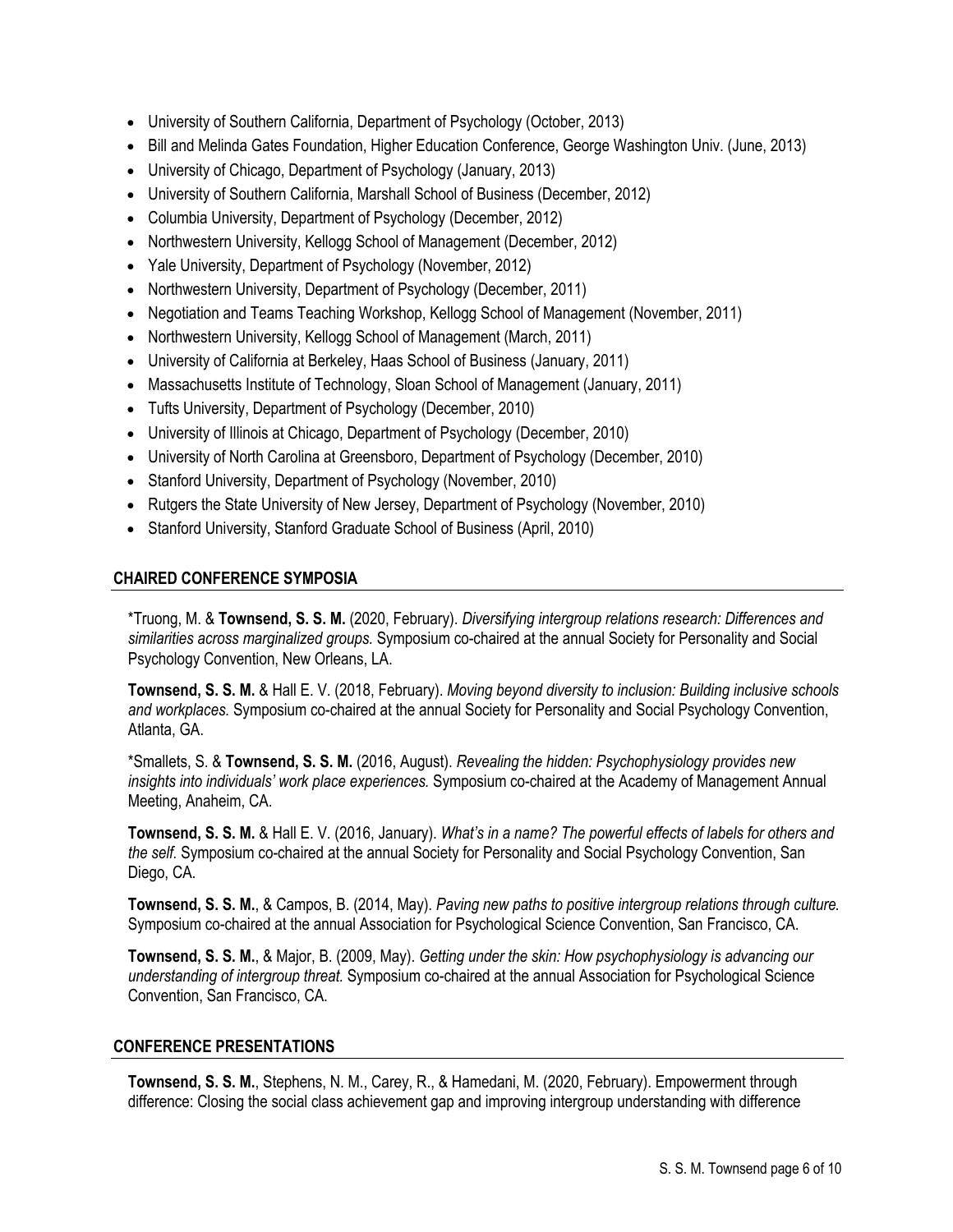education. The Intervention Science Pre-Conference for the Society for Personality and Social Psychology Convention, New Orleans, LA.

\*Truong, M., & **Townsend, S. S. M.** (2020, February). Crossing the class divide: Divergent threat responses when anticipating cross-class interactions. The Society for Personality and Social Psychology Convention, New Orleans, LA.

Dittmann, A., Stephens, N. M., & **Townsend, S. S. M.** (2019, February). In interdependent performance situations, people from working-class contexts outperform their counterparts from middle-class contexts. The Society for Personality and Social Psychology Convention, Portland, OR.

\*Truong, M., & **Townsend, S. S. M.** (2018, August). People from working-class backgrounds benefit from social class bicultural identity integration. The Academy of Management Annual Meeting, Chicago, IL.

\*Smallets, S., **Townsend, S. S. M.**, Truong, M., & Stephens, N. M. (2018, August). Crossing the class divide: responses to anticipating cross-class interactions. The Academy of Management Annual Meeting, Chicago, IL.

Dittmann, A., Stephens, N. M., & **Townsend, S. S. M.** (2018, August). Interdependent organizations promote fit and retention in employees from working- class contexts. The Academy of Management Annual Meeting, Chicago, IL.

Hamedani, M., **Townsend, S. S. M.**, Stephens, N. M., & \*Smallets, S. (2018, March). Empowerment through difference: An individually administered difference-education intervention closes the social class achievement gap. The Society for Personality and Social Psychology Convention, Atlanta, GA.

\*Truong, M., **Townsend, S. S. M.**, & \*Smallets, S. (2017, August). Threatened by control: worldview moderates threat in response to having or lacking control. The Academy of Management Annual Meeting, Atlanta, GA.

\*Smallets, S., **Townsend, S. S. M.**, & Stephens, N.M. (2017, August). When grit is not enough: degree of personal control moderates the benefits of grit. The Academy of Management Annual Meeting, Atlanta, GA.

Dittmann, A., Stephens, N. M., & **Townsend, S. S. M.** (2017, August). How social class background impacts workplace experience. The Academy of Management Annual Meeting, Atlanta, GA.

**Townsend, S. S. M.**, Stephens, N. M., Hamedani, M., & \*Smallets, S. (2017, January). Closing the social class achievement gap with difference-education. The Society for Personality and Social Psychology Convention, San Antonio, TX.

\*Smallets, S., **Townsend, S. S. M.**, & Stephens, N. M. (2016, August). The benefits of grit depend on the link between performance and rewards. The Academy of Management Annual Meeting, Anaheim, CA.

**Townsend, S. S. M.**, Stephens, N. M., Hamedani, M., & \*Smallets, S. (2016, January). Fitting in by being different: An online difference-education intervention closes the social class achievement gap by promoting academic and social fit. The Emerging Psychology of Social Class Pre-Conference for the Society for Personality and Social Psychology Convention, San Diego, CA.

**Townsend, S. S. M.**, Eliezer, D., Major, B., & Mendes, W. B. (2015, February). Influencing the world versus adjusting to constraints: Social class moderates responses to discrimination. Social Neuroendocrinology Pre-Conference for the Society for Personality and Social Psychology, Long Beach, CA.

**Townsend, S. S. M.** & Stephens, N. M. (2014, August). How does situational rank shape psychological functioning? It depends on one's social class background. The Academy of Management Annual Meeting, Philadelphia, PA.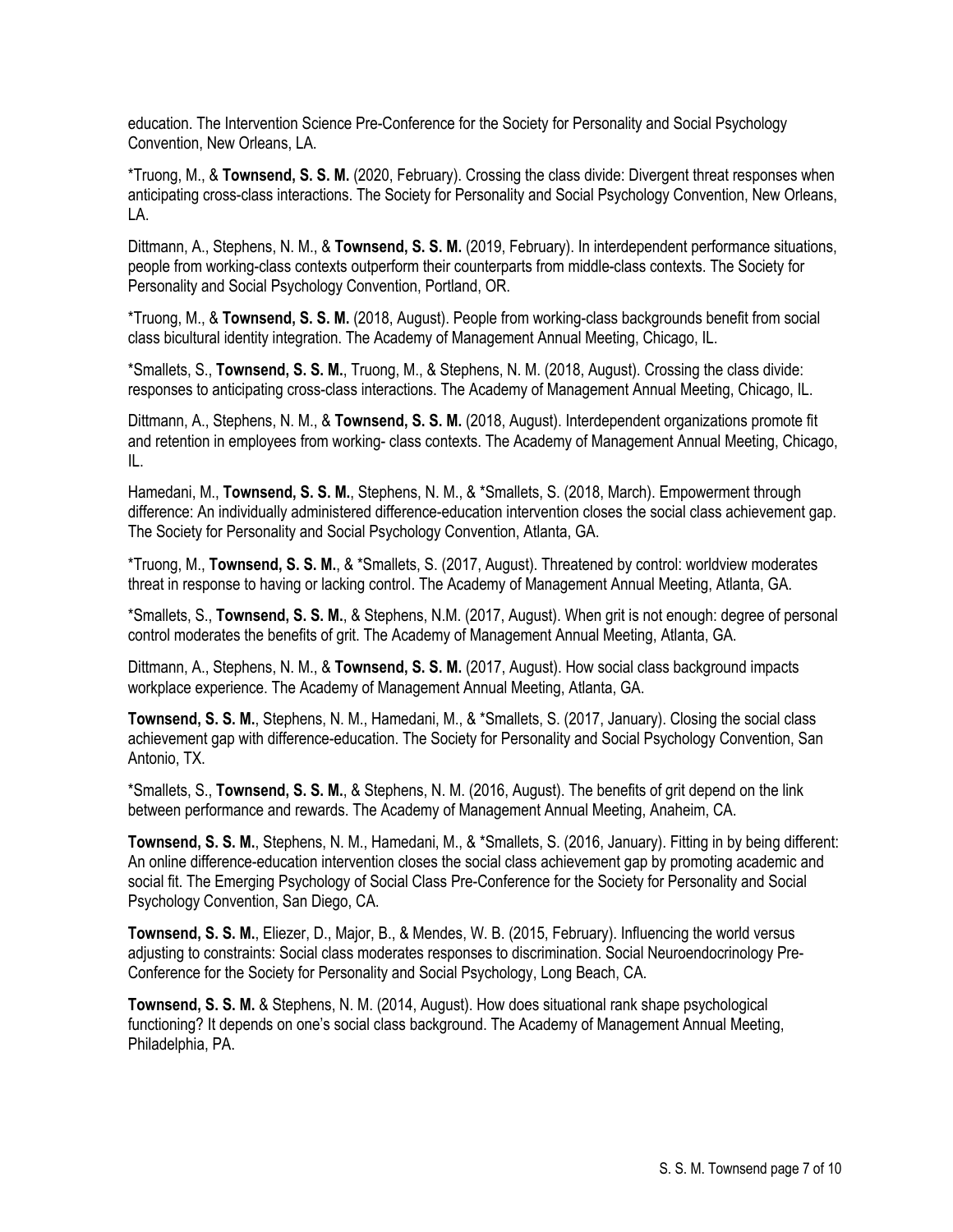**Townsend, S. S. M.**, Eliezer, D., Major, B., & Mendes, W. B. (2014, May). Middle-class but stigmatized: How middle-class cultural norms may hamper coping with discrimination. The Association for Psychological Science Convention, San Francisco, CA.

**Townsend, S. S. M.**, Eliezer, D., Major, B., & Mendes, W. B. (2013, August). Influencing the world versus adjusting to constraints: Social class moderates responses to discrimination. The Annual Conference of The American Psychological Association, Honolulu, HI.

**Townsend, S. S. M.**, Eliezer, D., Major, B., & Mendes, W. B. (2013, April). Influencing the world versus adjusting to constraints: Social class moderates responses to discrimination. The Annual Meeting of the Social Psychologists of Chicago, Chicago, IL.

**Townsend, S. S. M.**, Sawyer, P. J., Major, B., & Mendes, W. B. (2010, October). The stress of rejection: Perceived partner prejudice moderates responses to negative and positive feedback. The annual conference of The Society of Experimental Social Psychology, Minneapolis, MN.

**Townsend, S. S. M.**, Fryberg, S. A., & Markus, H. R. (2010, June). Barriers to being biracial: Claiming and maintaining a biracial identity. The 8th Biennial Society for the Psychological Study of Social Issues Convention, New Orleans, LA.

**Townsend, S. S. M.**, & Major, B. (2009, May). Worldview verification: Threat and challenge in response to discrimination. The Association for Psychological Science Convention, San Francisco, CA.

**Townsend, S. S. M.** (2008, March). Alone or with others: Comparing the conjoint and disjoint models of emotion. Kokoro Research Center's Workshop on Socio Cultural Aspects of Emotion Regulation and Psychological Wellbeing, Kyoto University, Kyoto, Japan.

**Townsend, S. S. M.**, Major, B., & Mendes, Wendy (2007, August). Worldview moderation of responses to discrimination. Expanding Horizons in Cultural Psychology, Stanford, CA.

Tsai, A. & **Townsend, S. S. M.** (2004, July). Equality or propriety: A cultural models to understanding power and social hierarchy. The Annual Conference of The American Psychological Association, Honolulu, HI.

**Townsend, S. S. M.**, & Kelsick, A. (2001, April). The psychology of mixed race. Pan-collegiate Conference on the Mixed Race Experience, Harvard University, Cambridge, MA.

# **TEACHING AND MENTORING EXPERIENCE**

University of Southern California, Marshall School of Business

- *Leading People, Teams, and Organizations* (FT MBA core course), 2021
- *Organizational Behavior & Leadership* (FT MBA core course), 2021
- *If Not You, Who? The Future of Leadership,* 2020
- *Seminar in Organizational Behavior* (PhD core OB course)*,* 2020 present
- *The Science of Bias, Diversity, & Inclusion (Marshall Executive Education Programs), 2018 – present*
- *Organizational Behavior & Leadership* (undergraduate core course), 2014 2020

Northwestern University, Kellogg School of Management – *Leading and Managing Teams* (2011 – 13)

University of California, Santa Barbara – *Cultural Psychology* (Summer, 2008)

Co-director of Summer Internship Program, Intergroup Relations and Psychophysiology Laboratory, Department of Psychological and Brain Sciences, University of California, Santa Barbara, 2007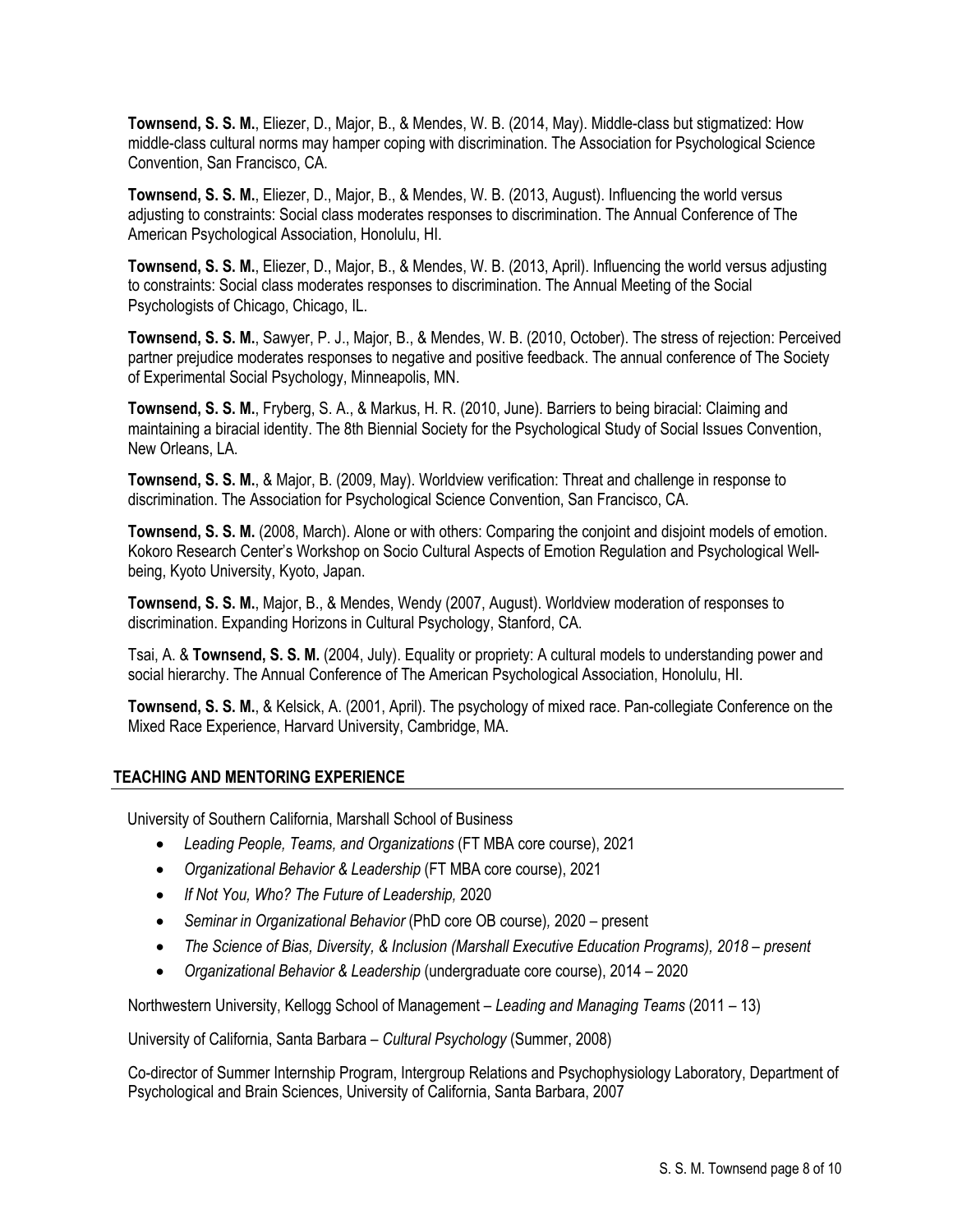Dissertation and Pre-dissertation Committees, University of Southern California:

- Mindy Truong (management and organization): qualifying exam committee (chair), 2018; dissertation committee (chair), 2021
- S. Casey O'Donnell (psychology): dissertation proposal committee, 2020; dissertation committee, 2021
- Ying Lin (psychology): dissertation proposal committee, 2018; dissertation committee, 2021
- M. Osborne (management and organization): qualifying exam committee, 2020
- Eric Horowitz (psychology): dissertation proposal committee, 2017; dissertation committee, 2019
- Stephanie Smallets (management and organization): qualifying exam committee (chair), 2016; dissertation committee, 2019
- Ju Rie Han (management and organization): qualifying exam committee, 2017
- Oliver Fisher (psychology): dissertation proposal committee, 2017
- Eduardo Jones (psychology): dissertation committee, 2017
- Roshni Raveendhran (management and organization), qualifying exam committee, 2014

## **SELECTED MEDIA COVERAGE**

| The Altantic | <b>Huffington Post</b> |
|--------------|------------------------|
| CNN Español  | New York Magazine      |
| Fox News     | The South Asian Times  |

*The Times of India The Washington Post*

## **PROFESSIONAL EXPERIENCE**

Lab Manager, for Dr. Hazel Rose Markus, Stanford University, 2003 – 05

Research Assistant, for Dr. Dale Miller, Graduate School of Business, Stanford University, 2003 – 04

Research Analyst, National Opinion Research Center, Health Policy Area, Washington, DC. 2002 – 03

## **PROFESSIONAL ASSOCIATIONS AND SERVICE**

### Associate Editor

*Personality and Social Psychology Bulletin,* 2021 – present

## Editorial Boards

*Journal of Personality and Social Psychology*, 2019 – present *Academy of Management Discoveries,* 2021 – present

## Ad Hoc Editorial Review

*Academy of Management Discoveries, Biological Psychology, Cultural Diversity and Ethnic Minority Psychology, Group Processes & Intergroup Relations, Journal of Consumer Psychology, Journal of Behavioral Decision Making, Journal of Experimental Psychology: General, Journal of Experimental Social Psychology, Organizational Behavior and Human Decision Processes, Personality and Social Psychology Bulletin, Perspectives on Psychological Science, Proceedings of the National Academy of Sciences, Psychological Science, Psychophysiology, Self and Identity, Social Psychological and Personality Science, Social Cognition*

## Additional Reviewer Service

Reviewer for Society for Personality and Social Psychology Conference Submissions, 2018 Reviewer for Academy of Management Annual Meeting Submissions (multiple years)